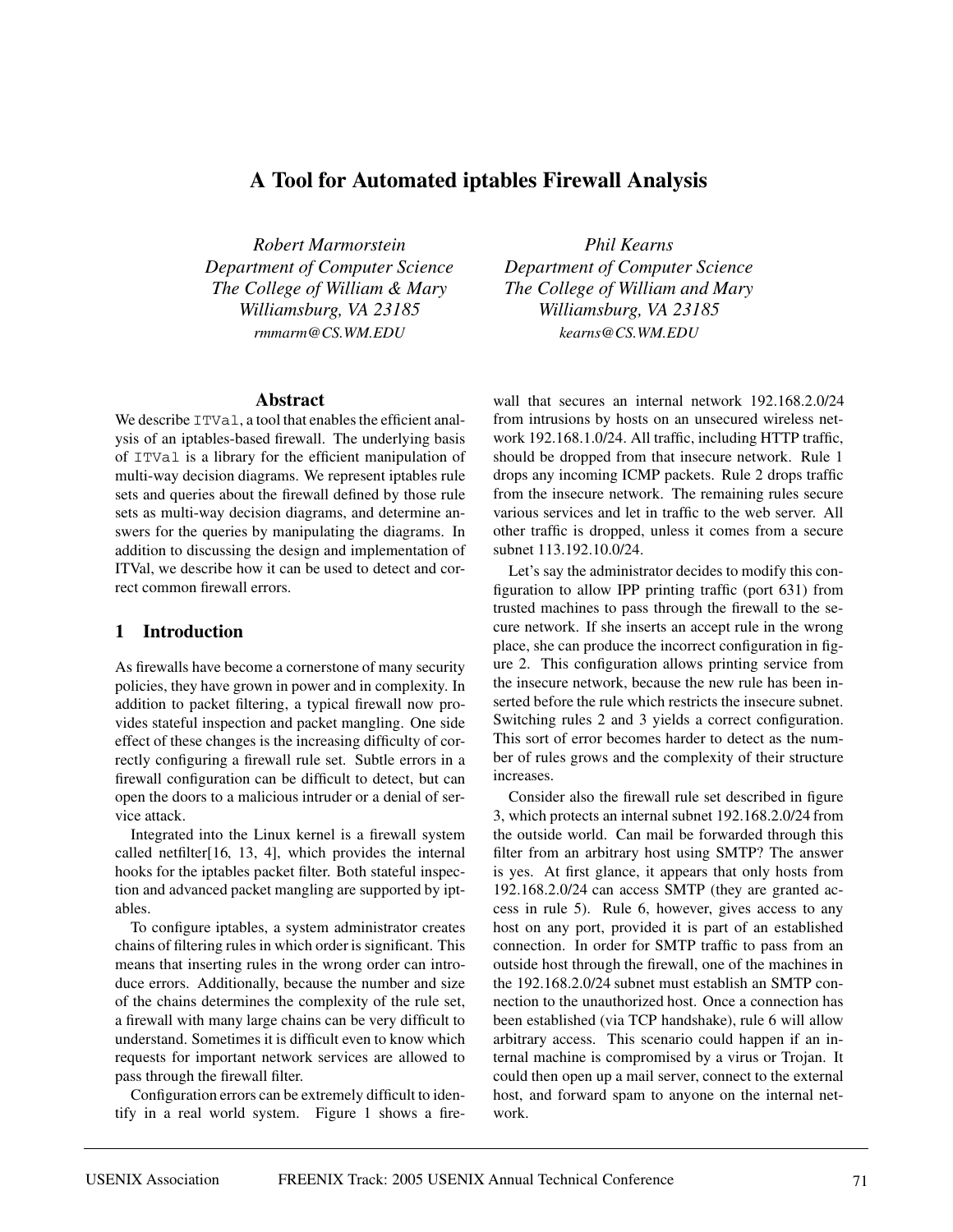|   | Chain FORWARD (policy DROP) |             |     |                 |                |                |
|---|-----------------------------|-------------|-----|-----------------|----------------|----------------|
|   | target                      | prot        | opt | source          | destination    | flags          |
|   | <b>DROP</b>                 | <b>ICMP</b> |     | anywhere        | 192.168.2.0/24 |                |
| 2 | <b>DROP</b>                 | all         |     | 192.168.1.0/24  | 192.168.2.0/24 |                |
| 3 | <b>DROP</b>                 | <b>TCP</b>  |     | anywhere        | 192.168.2.0/24 | TCP dpt:domain |
| 4 | <b>ACCEPT</b>               | <b>TCP</b>  |     | anywhere        | 192.168.2.0/24 | TCP dpt:HTTP   |
| 5 | <b>DROP</b>                 | <b>TCP</b>  |     | anywhere        | 192.168.2.0/24 | TCP dpt:RSH    |
| 6 | <b>ACCEPT</b>               | all         |     | 113.192.10.0/24 | 192.168.2.0/24 |                |

Figure 1: A sample firewall that secures subnet 192.168.2.0/24 against intrustions from untrusted network 192.168.1.0/24

|                | Chain FORWARD (policy DROP) |             |     |                 |                |                |
|----------------|-----------------------------|-------------|-----|-----------------|----------------|----------------|
|                | target                      | prot        | opt | source          | destination    | flags          |
|                | <b>DROP</b>                 | <b>ICMP</b> |     | anywhere        | 192.168.2.0/24 |                |
| $\overline{2}$ | <b>ACCEPT</b>               | all         |     | anywhere        | 192.168.2.0/24 | TCP dpt:631    |
| 3              | <b>DROP</b>                 | all         |     | 192.168.1.0/24  | 192.168.2.0/24 |                |
| 4              | <b>DROP</b>                 | <b>TCP</b>  |     | anywhere        | 192.168.2.0/24 | TCP dpt:domain |
| 5              | <b>ACCEPT</b>               | <b>TCP</b>  |     | anywhere        | 192.168.2.0/24 | TCP dpt:HTTP   |
| 6              | <b>DROP</b>                 | <b>TCP</b>  |     | anywhere        | 192.168.2.0/24 | TCP dpt:RSH    |
| ¬              | <b>ACCEPT</b>               | all         |     | 113.192.10.0/24 | 192.168.2.0/24 |                |

Figure 2: A misconfigured firewall that allows the untrusted network to access printing services

While these errors can easily be avoided by a careful system administrator, far more subtle and complicated errors can evolve as a firewall rule set grows and is modified to permit new services or patch new security vulnerabilities.

In a survey of 37 corporate firewalls, Wool[18] discovered an average of 7 configuration errors per system. While his study did not examine iptables systems, it is not unreasonable to assume that the error rate for Linux systems is comparable to those of Checkpoint firewalls.

In [2], Alexander points out that because firewalls are hard to configure, they often fail to prevent spoofing attacks from one internal subnet to another, which can compromise vital financial and planning information.

# **1.1 Existing Tools**

There have been several different attempts to address the problem of firewall misconfiguration. These solution can be broken into two basic categories: active testing and passive testing. Active testing uses tools such as SATAN[9], nessus[3], or Ftester[5] to subject a firewall to a sequence of carefully crafted packets and see which ones get through. Passive testing involves an offline analysis of the firewall configuration.

Since it is impossible to test every possible packet, active tools test only a portion of the firewall configuration. This makes them well-suited for detecting specific vulnerabilities and for detecting implementation bugs in the firewall software, but not for generating trust in the overall security of a firewall configuration. It also means that testing can interfere with normal network activity.

The current state of the art in passive analysis is a commercial tool produced by Algorithmic Security called "Algosec Firewall Analyzer", which is available for PIX and Checkpoint FW-1 firewalls. It is a closedsource commercial project based on Wool's Fang[1] and Lumeta[17] engines. Fang allowed the user to perform simple queries such as "what packets can reach the mail server." In Lumeta, the developers replaced Fang's query functionality with a graphical tool that checks for specific configuration errors. Algosec is a more powerful commercial version of Lumeta. Each of their systems is capable of analyzing multiple firewalls in a specified network topology.

Another branch of research has focused on simplifying a firewall configuration by removing redundant and conflicting rules. In [10], Gouda and Liu present an algorithm for constructing a *firewall decision diagram* and applying reduction techniques to derive a complete, compact, and consistent firewall. Their technique can reduce the complexity of a poorly configured firewall and uncover some configuration errors, but has a different purpose than such engines as Algosec and SATAN. Gouda and Liu's work focuses on errors in the structure of a firewall rule set rather than its substance.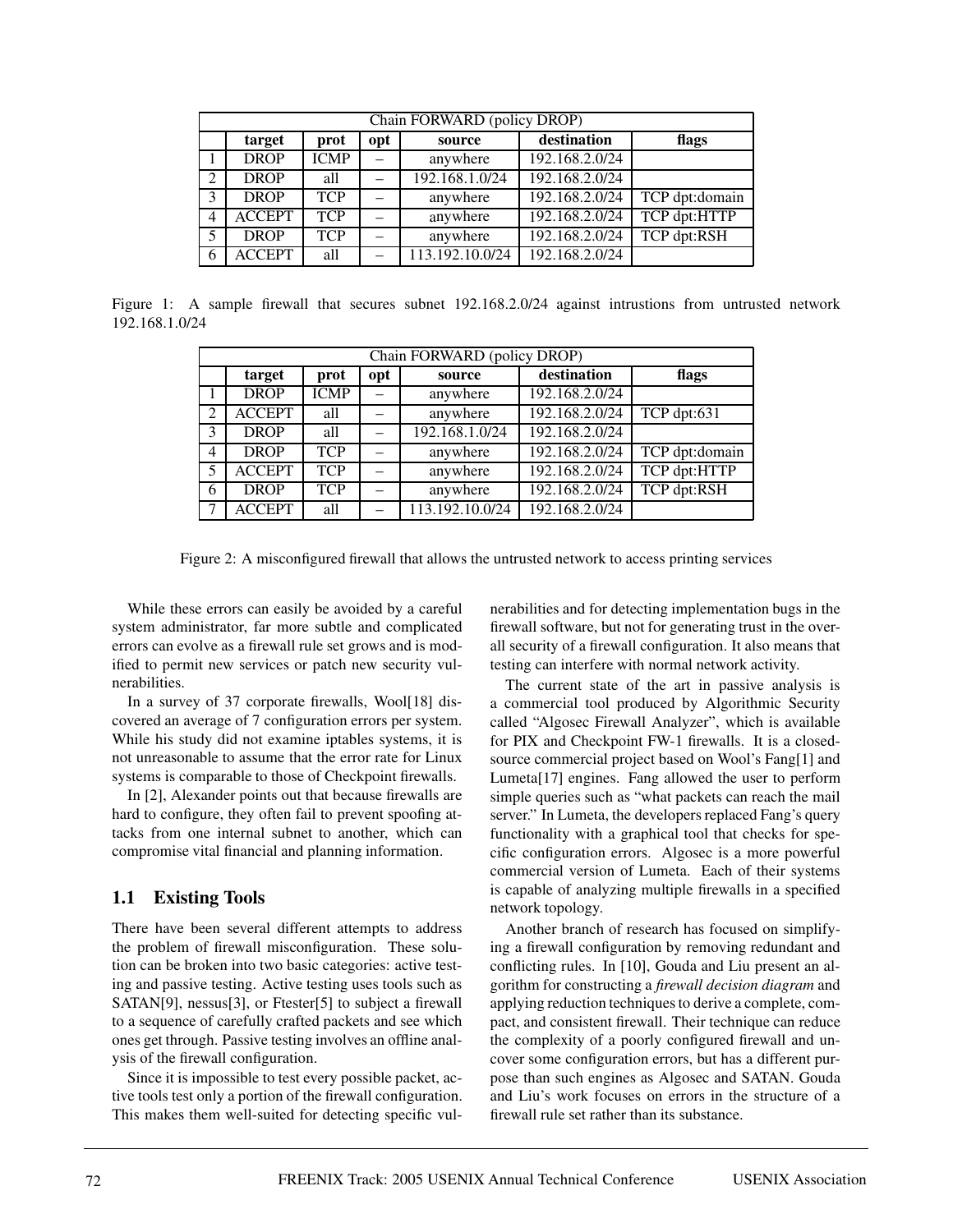|   | Chain FORWARD (policy DROP) |             |                          |                |                |                               |
|---|-----------------------------|-------------|--------------------------|----------------|----------------|-------------------------------|
|   | target                      | prot        | opt                      | source         | destination    | flags                         |
|   | <b>ACCEPT</b>               | <b>ICMP</b> | $\overline{\phantom{0}}$ | anywhere       | 192.168.2.0/24 |                               |
| 2 | <b>ACCEPT</b>               | <b>TCP</b>  | —                        | anywhere       | 192.168.2.0/24 | TCP dpt:ssh flags:SYN,ACK/SYN |
|   | <b>ACCEPT</b>               | UDP         | $\overline{\phantom{0}}$ | anywhere       | 192.168.2.0/24 | UDP dpt:domain                |
| 4 | <b>ACCEPT</b>               | all         | —                        | 113.117.1.4    | 192.168.2.0/24 |                               |
|   | <b>ACCEPT</b>               | all         |                          | 192.168.2.0/24 | anywhere       |                               |
|   | <b>ACCEPT</b>               | all         | -                        | anywhere       | anywhere       | state RELATED, ESTABLISHED    |

Figure 3: A stateful ruleset which allows SMTP access for established connections.

None of these techniques is widely available in an open source tool which can be used with iptables.

An interesting intermediary between active and passive tools is Russell's netfilter simulator[14]. The simulator is intended to be used for debugging kernel hooks in netfilter, and provides very low-level access to the internals of netfilter, so it is not by itself suitable as a query tool for non-developers, but could perhaps be used as the basis of a more general query library.

# **2** ITVal**, An Open Source Tool**

In this paper, we present ITVal, an open-source firewall analysis tool for iptables. The tool takes as inputs a firewall rule set as generated by the output of the "iptables -L -n" command and a query file written in a simple language we describe in section 3. It then calculates the set of packets which can be accepted by the firewall and produces the answers to each query in the query file.

In the query file, the user can ask questions such as "What services can be reached on host X?" or "Which machines can be reached with SSH?" The analysis engine resolves the queries using a very efficient decision diagram data structure and prints the results on standard output. The analysis engine can handle many of the features of iptables, including stateful inspection.

Using this tool, the system administrator can check important security properties before and after making a change to the firewall. If the query engine returns an unexpected result, he can examine his changes for errors and reapply the security check.

The analysis engine is implemented using FDDL[12], a Multi-way Decision Diagram (MDD) library. We chose to use MDDs[8] over Binary Decision Diagrams(BDDs)[6] because they are better suited for representing integral values such as ports and IP address.

Decision diagrams have been previously used to represent firewall rules. In [15], Hazelhurst et al. showed that firewalls could be represented using Binary Decision Diagrams and implemented a limited number of queries using formal logic. In [11], they shifted their focus toward improving firewall performance by representing the rule set using decision diagrams. Christiansen and Fleury took this a step further in [7] by implementing an Interval Decision Diagram based packet filter for use with netfilter.

These projects, and that of Gouda cited above, have a different motivation from that of ITVal. While these projects sought to enhance performance and provide a formal characterization of firewall rule sets, our aim is to provide a simple, plain English query language that simplifies accurate firewall configuration.

# **3 Query Language**

The analysis tool provides a straightforward query language which allows complex queries to be built from simple primitives. An example query file is shown in figure 4. The query file consists of a set of group and service definitions followed by one or more query statements. The first four lines of figure 4 are definitions. The next four lines are query statements.

# **3.1 Query Statements**

Query statements begin with the word QUERY followed by a *subject*, an optional *input chain*, a *condition*, and a semicolon. The subject of the query specifies what information should be printed about packets that match the query. For instance, in line 5, the subject "DADDY" indicates that the destination address should be printed. The valid subjects are:

- SADDY : Source Address
- DADDY: Destination Address
- SPORT : Source Port
- DPORT : Destination Port
- STATE : Connection State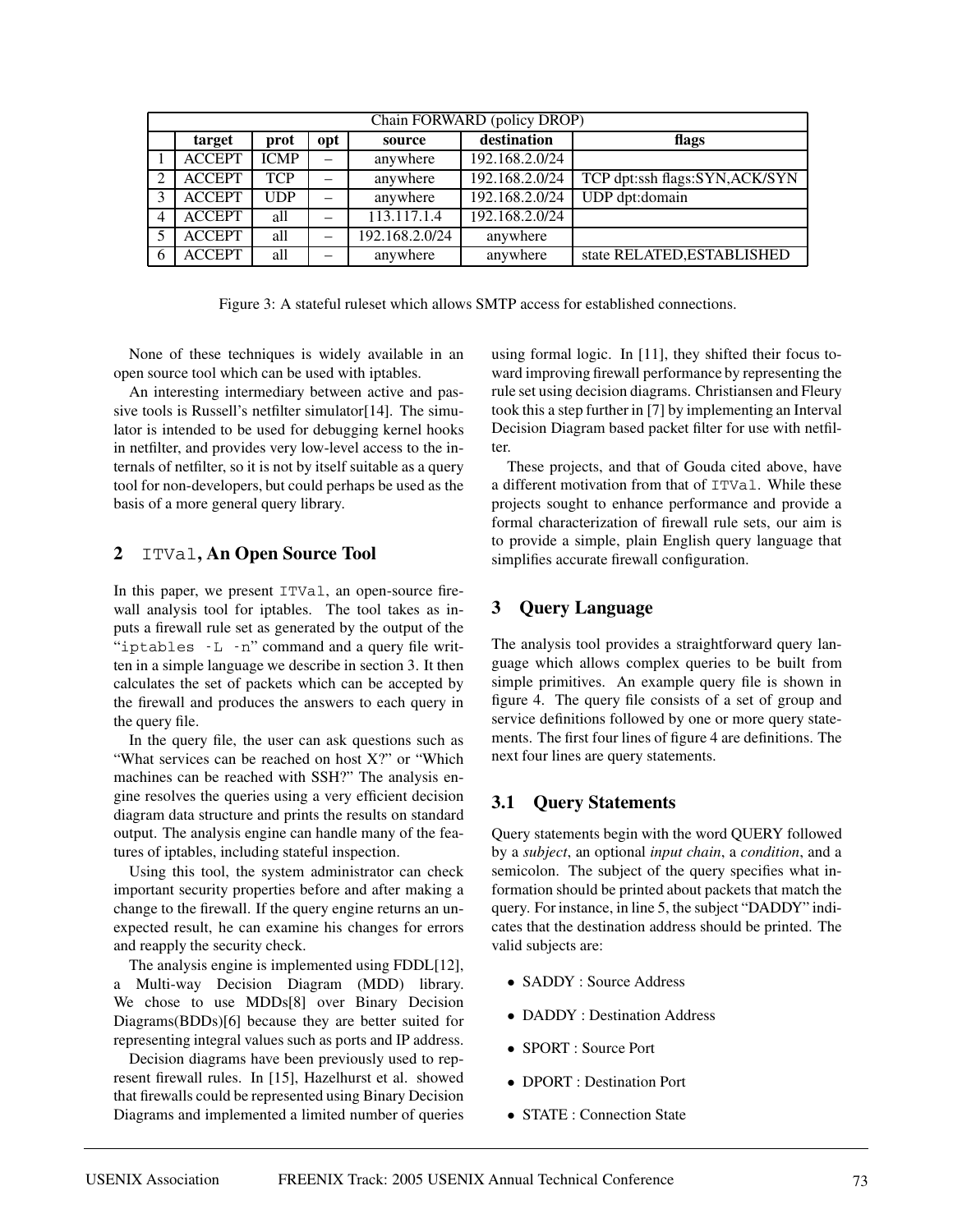| 1                      | GROUP internalnet 68.10.120.* 68.10.121.*;                       |
|------------------------|------------------------------------------------------------------|
| $\mathfrak{D}_{\cdot}$ | GROUP wlan 68.10.122.*:                                          |
|                        |                                                                  |
| 3                      | SERVICE mail TCP 25 TCP 110;                                     |
| 4                      | SERVICE ftp TCP 21 TCP 20;                                       |
|                        |                                                                  |
| 5                      | <b>OUERY DADDY FROM wlan AND (FOR mail OR FOR TCP 80):</b>       |
| 6                      | <b>OUERY SPORT OUTPUT TO internalnet AND FOR ftp AND IN NEW;</b> |
|                        |                                                                  |
| 7                      | <b>OUERY SADDY TO internalnet AND FOR 68.11.230.45 AND</b>       |
|                        | (NOT IN NEW AND NOT IN RELATED);                                 |
|                        |                                                                  |
| 8                      | <b>OUERY DPORT FROM internalnet AND TO wlan AND</b>              |
|                        | (IN NEW OR IN ESTABLISHED);                                      |

Figure 4: An example query file

A query statement can optionally contain the name of an input chain to use. The input chain must be one of the three built-in chains: INPUT, FORWARD, or OUTPUT. If no input chain is explicitly given, the analysis engine assumes that the FORWARD chain should be considered. Line 6 of the example specifies that the OUTPUT chain should be considered rather than the FORWARD chain. The rest of the query statement consists of a condition which specifies the packets to consider.

#### **3.2 Simple Conditions**

The query engine allows the user to build complex conditions out of very simple conditions. Conditions are built from seven simple primitives:

- FROM <address group> : Specifies one or more source addresses to match.
- TO <address group> : Specifies one or more destination addresses to match.
- ON  $\le$  service  $>$ : Specifies one or more source ports to match.
- FOR  $\le$ service $>$ : Specifies one or more destination ports to match.
- WITH <flag> : Specifies TCP flags to match against.
- IN  $\lt$  state  $>$ : Specifies a connection state to match.
- LOGGED : indicates that exists a rule potentially logging the arrival of the packet

Each of the primitives selects those packets that are accepted and that match the specified criteria. For instance "FROM 127.0.0.1" specifies those packets accepted by the firewall which are outbound from localhost.

For the FROM and TO queries, the address group can either be the name of a predefined address group or the numeric IP address of a host. Asterisks may be used in numerical addresses to describe an entire subnet at once.

For the ON and FOR queries, the service can be either the name of a predefined service or the numeric port number of the service preceded by the protocol type. An asterisk can be used to match all packets of the given protocol type. The protocol type can either be TCP, UDP, BOTH, or ICMP. If ICMP is chosen, the ICMP packet type number should be specified instead of a numerical port. If BOTH is specified, the analysis engine will match both TCP and UDP packets.

For the WITH primitive, the recognized TCP flags are URG, PSH, RST, FIN, SYN, and ACK.

For the IN primitive, the connection state can be either INVALID, NEW, ESTABLISHED, or RELATED.

The LOGGED primitive stands on its own without any parameters. It indicates that a packet may have been logged by the firewall. Since iptables LOG rules can specify time-related and other external criteria for logging, there is no guarantee that every matching packet will actually be logged.

# **3.3 Complex Queries**

The boolean connectives NOT, AND, and OR allow the user to posit queries of arbitrary complexity. These operators work as one would expect. "NOT FROM TCP 21" matches against all accepted packets which are not TCP packets on port 21. "FOR mail OR FROM 127.0.0.1" selects both mail packets and packets outbound from localhost. Parentheses may be used to disambiguate subexpressions containing multiple operators.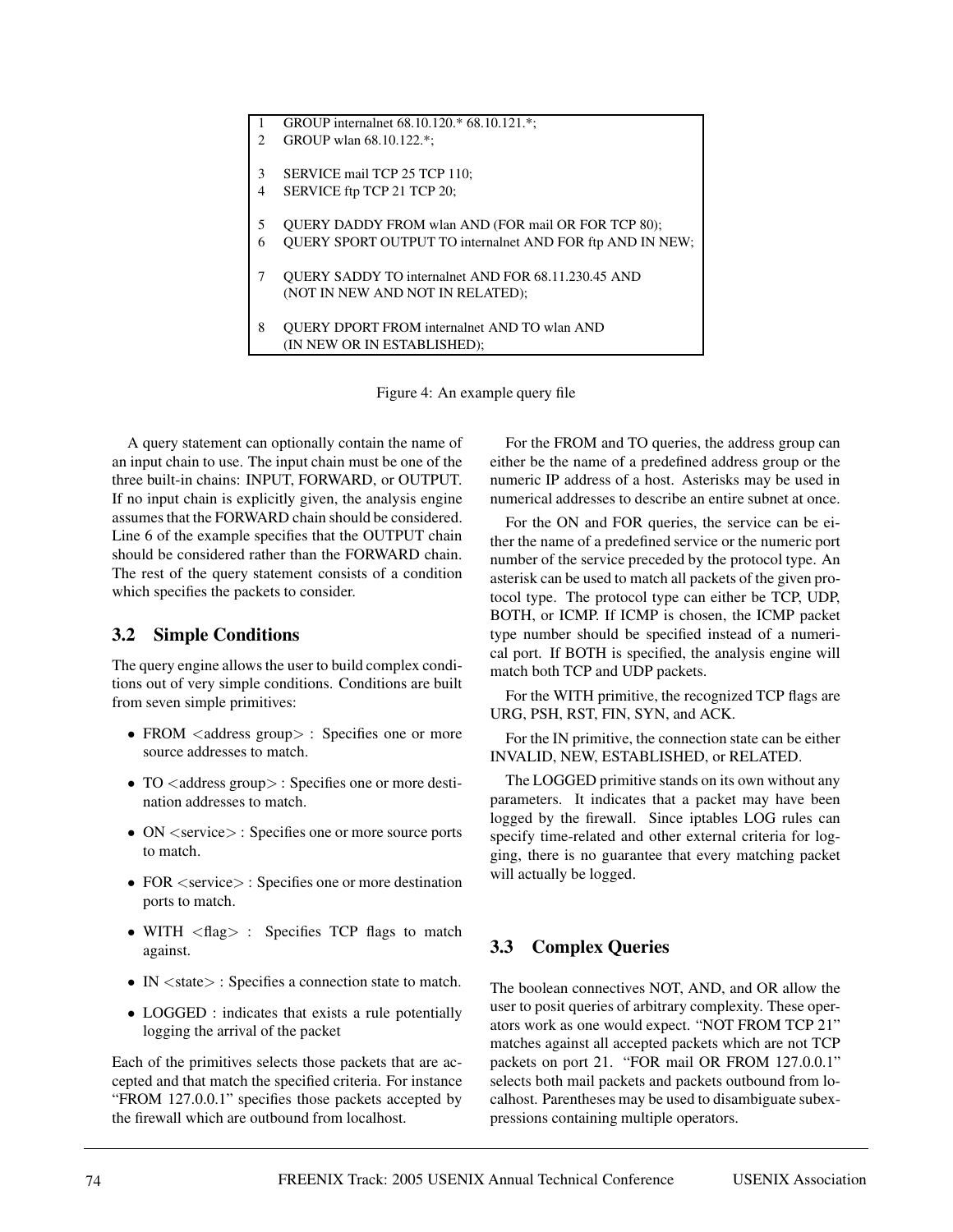### **3.4 Group and Service definitions**

If the user had to explicitly mention every host address explicitly in every query, creating a query file would be a tedious and error prone process. To address this issue, we allow named groups of addresses to be defined and used throughout the query file. The syntax for specifying a group is the word GROUP followed by a name and a space separated list of addresses. Asterisks may be used to include entire subnets at once. Group names must consist entirely of letters and may not match any keyword of the query language.

Similarly, named groups of services may be defined. The syntax for defining a service is the word SERVICE followed by a name and a space separated list of protocols and ports.

# **4 Implementation**

When invoked on an iptables rule set as given in the output of

```
iptables -n -L
```
and a query file, the ITVal analysis engine parses the rule set and builds an MDD representing the set of packets accepted by the firewall for each of the built-in chains. Then it parses the query file and generates an MDD representing the set of packets which match the condition of each query. Using an efficient MDD intersection operator, it calculates the set of packets that are both accepted by the firewall and match the condition of the query. Then it displays the information specified in the subject of the query.

# **4.1 Using Decision Diagrams**

A multi-way decision diagram(MDD) is a directed acyclic graph in which the nodes are organized into  $K+1$ levels and all arcs from a node at non-terminal level  $k > 0$  point to nodes at level  $k - 1$ . In this application, every path through the MDD represents a packet potentially received by the firewall. Each of the non-terminal levels of the MDD corresponds to a specific attribute of the packet. For instance, in figure 5, the MDD corresponding to the rule set of figure 1, level 20 represents the first octet of the source address.

Level 0 is a special *terminal* level which, for rule set MDDs, represents the target of the firewall rule (AC-CEPT, DROP, LOG, or a user-defined chain) as a unique integer index. We also reserve terminal index 0 to mean "not yet specified." For the query MDDs, nodes at the terminal level express whether or not the packet matches the query criteria. Terminal node 0 represents "does not match" and terminal node 1 represents "matches".



Figure 5: MDD for the rule set in figure 1

A non-terminal node at level  $k$  represents a subset of packets that share some attributes. An arc from a node at level k to a node at level  $k - 1$  represents a choice of value for the attribute represented at level k.

When many arcs from a node point to the same child, we use ellipses in the figure to save space. In the actual MDD there would be arcs for each value we have hidden in this manner.

Nodes at each level are stored in a dynamic array and are referenced by a unique integer index. At every level, we reserve index 0 for a special node, node zero, which represents the empty set. This can be thought of as a node with all its arcs pointing to node zero at the level below. To save a small amount of memory, we do not explicitly store node zero. We denote node n of level k as  $\langle k, n \rangle$ and the  $i^{th}$  arc of that node as  $\langle k, n \rangle[i]$ .

To see that an HTTP packet from 68.10.1.3 to 192.168.2.10 is accepted by the firewall, start with the node at level 20 of the MDD. Since the first source octet of the packet is 68, which falls between 0 and 113, follow the first arc to the highlighted node at level 19. Now there is only one arc to follow. Since 10 falls between 0 and 255, follow the highlighted arc to the next level. Again, 1 falls between 0 and 255 so follow the arc to level 17. The last octet of the source address is 3, which falls between 0 and 255, so follow the highlighted arc to the node at level 16.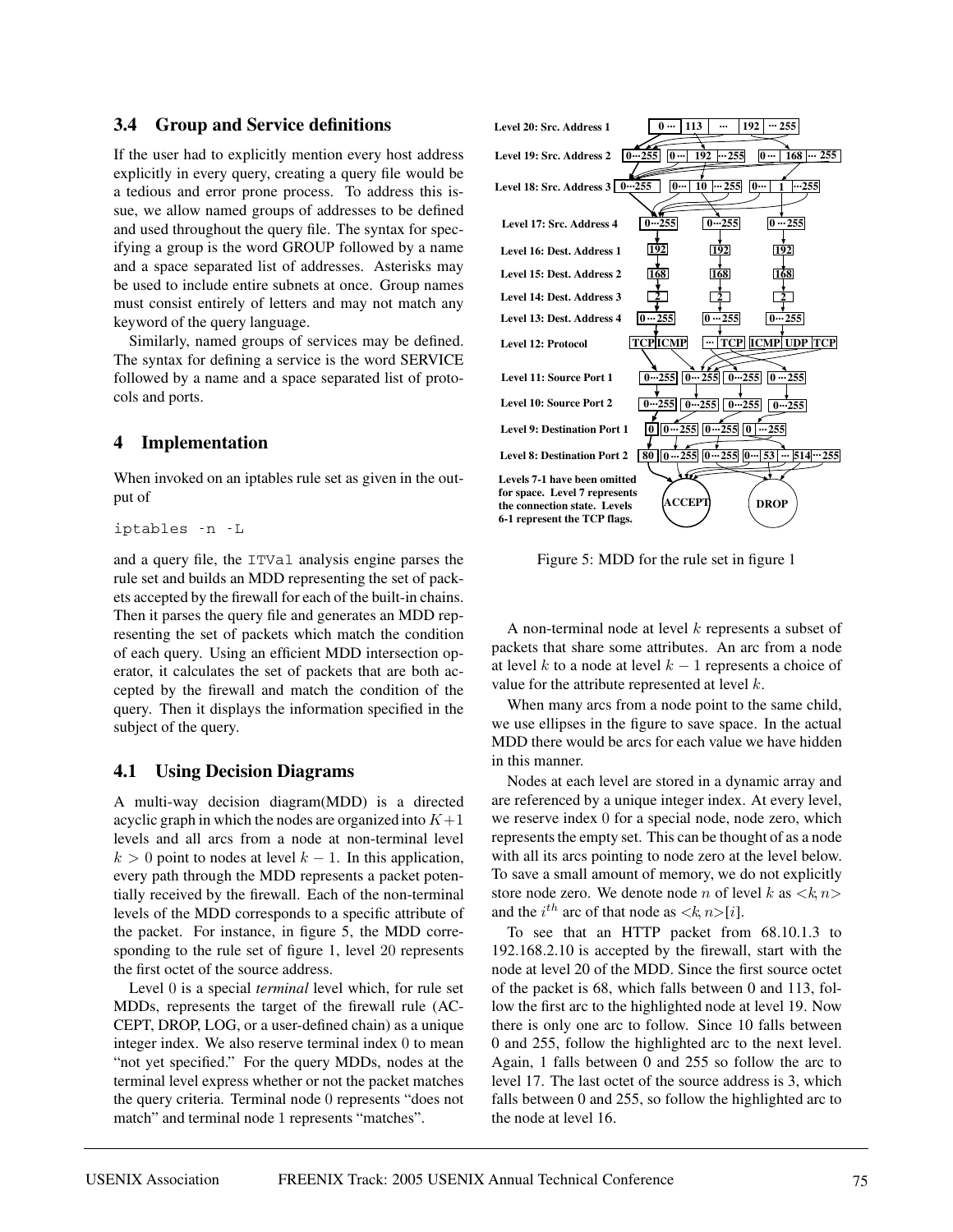|    | node index MakeMDDFromRule(ParsedRule pr) |  |
|----|-------------------------------------------|--|
|    | $old = LookUpTarget(pr.target).$          |  |
| 2  | for $k = 1$ to K:                         |  |
| 3  | node $n =$ NewNode(k).                    |  |
| 4  | for $i = 0$ to MaxValue(k):               |  |
| -5 | if $i < pr.low[k]$ and $i > pr.high[k]$ : |  |
| 6  | $\langle k \rangle$ n $>$ [i]=old.        |  |
| 7  | $old = \text{CheckForDuplicates}(n).$     |  |
|    | return $n$ .                              |  |

Figure 6: Algorithm for building an MDD from a rule

Level 16 represents the first octet of the destination address, which for our example is 192. Since there is an arc for 192, proceed to level 15. If the destination address had been 193.1.1.1, you would know that the packet is dropped by the firewall, since there is no arc for 193 and DROP is the default policy. Instead, at level 15, examine the second octet of the destination address. Since there is an arc for 168, proceed to level 14. Continue in this manner to level 12.

At level 12, there is an arc for TCP and an arc for ICMP. Since HTTP is a TCP protocol, follow the arc for TCP to the highlighted node at level 11. Continue in this manner until you reach the node at terminal level 0. Since it is the ACCEPT node, the packet will be accepted by the firewall.

#### **4.2 Building an MDD for a Filter Rule**

In order to construct an MDD for a rule, we first parse the rule into target, source address, destination address, source port, destination port, protocol, state, and flag components. From these components, we create a parsedrule, which represents each component as an integer. We define an operation MakeMDDFromRule, show in figure 6, which takes the parsed firewall rule and returns the root node  $\langle K, n \rangle$  of an MDD representing that rule.

The algorithm starts at level 0 and builds upward toward the root node. At each level, it creates new nodes that represent the criteria of the parsed rule. In line 1, Node  $\langle 0, n \rangle$  is determined directly by finding the equivalent integer index of the rule target. For ACCEPT, DROP, and LOG targets this is a predefined constant less than 4. For user-defined rules, the index comes from a pre-generated table that maps the user-defined chains, in the order of their discovery during parsing, to integers greater than 3.

Lines  $2 - 7$  construct nodes at levels 1 through K. The call to NewNode in line 3 creates a new node and initializes all its arcs to point at node zero. Lines  $4 - 7$ examine each potential value  $i$  of filter rule attribute  $k$ . If  $i$  falls within the range specified by the parsed rule, arc

|    | mdd ConvertChain(rule* tup, mdd inMDD)                     |
|----|------------------------------------------------------------|
| 1  | if $tup = =$ NULL:                                         |
| 2  | return in MDD.                                             |
| 3  | $inMDD = ConvertChain(tup.next, inMDD).$                   |
| 4  | $interMDD = MakeMDDFromRule(tup).$                         |
| 5  | if target(tup) == DROP or target(tup) == $\text{ACCEPT}$ : |
| 6  | return Replace(K, inMdd, interMDD).                        |
| 7  | otherwise:                                                 |
| 8  | $chain = LookUpChain(target(tup)).$                        |
| 9  | $interMDD = ConvertChain(chain, first_{rule, interMDD}).$  |
| 10 | $interMDD = FilterTerminals(interMDD).$                    |
| 11 | return Replace(K, inMDD, interMDD).                        |

Figure 7: Algorithm for Constructing a Chain MDD

 $\langle k, n \rangle[i]$  is connected to node  $\langle k - 1, old \rangle$ . Otherwise, the arc is left at its default value, which points to node zero.

In line 7, we have considered all the potential values of attribute  $k$ , so we now call CheckForDuplicates, which uses hashing to identify any nodes that exactly duplicate node  $\langle k, n \rangle$ . If such a node exists,  $\langle k, n \rangle$  is freed and CheckForDuplicates returns the index of the duplicate node. Otherwise, it returns  $\langle k, n \rangle$ .

# **4.3 Converting chains to MDDs**

In order to construct the MDD for an entire rule set, we consider chains using the algorithm shown in figure 7. To simplify this discussion, we omit the handling of LOG rules from the algorithm. LOG rules are implemented by maintaining an additional MDD for each chain which describes the set of logged packets.

The algorithm, ConvertChain, takes as inputs a chain, represented as a linked list of parsed rules, and an MDD storing the set of packets accepted by the rules seen so far. It recursively traverses the chain one rule at a time (in reverse order) to build an MDD representing the entire chain.

We initially call ConvertChain by passing in the first rule of the parsed FORWARD, INPUT, or OUTPUT chain and an MDD describing the default policy. This initial MDD consists of a single node,  $\langle k, n \rangle$ , at each level. All arcs of the node at level 1 point to the index of the default target. All arcs of the nodes at levels  $k > 1$ point to node  $\langle k-1, n\rangle$ .

Lines 1 through 3 of ConvertChain place the rules of the chain on the call stack so that the rules can be processed in reverse order. The algorithm traverses the linked list until it reaches the end and then returns so that tup points to the last rule of the chain.

Line 4 creates an MDD representation of the rule as described in section 4.2. If the rule is a simple ACCEPT or DROP rule, line 6 uses a Replace operator to mask the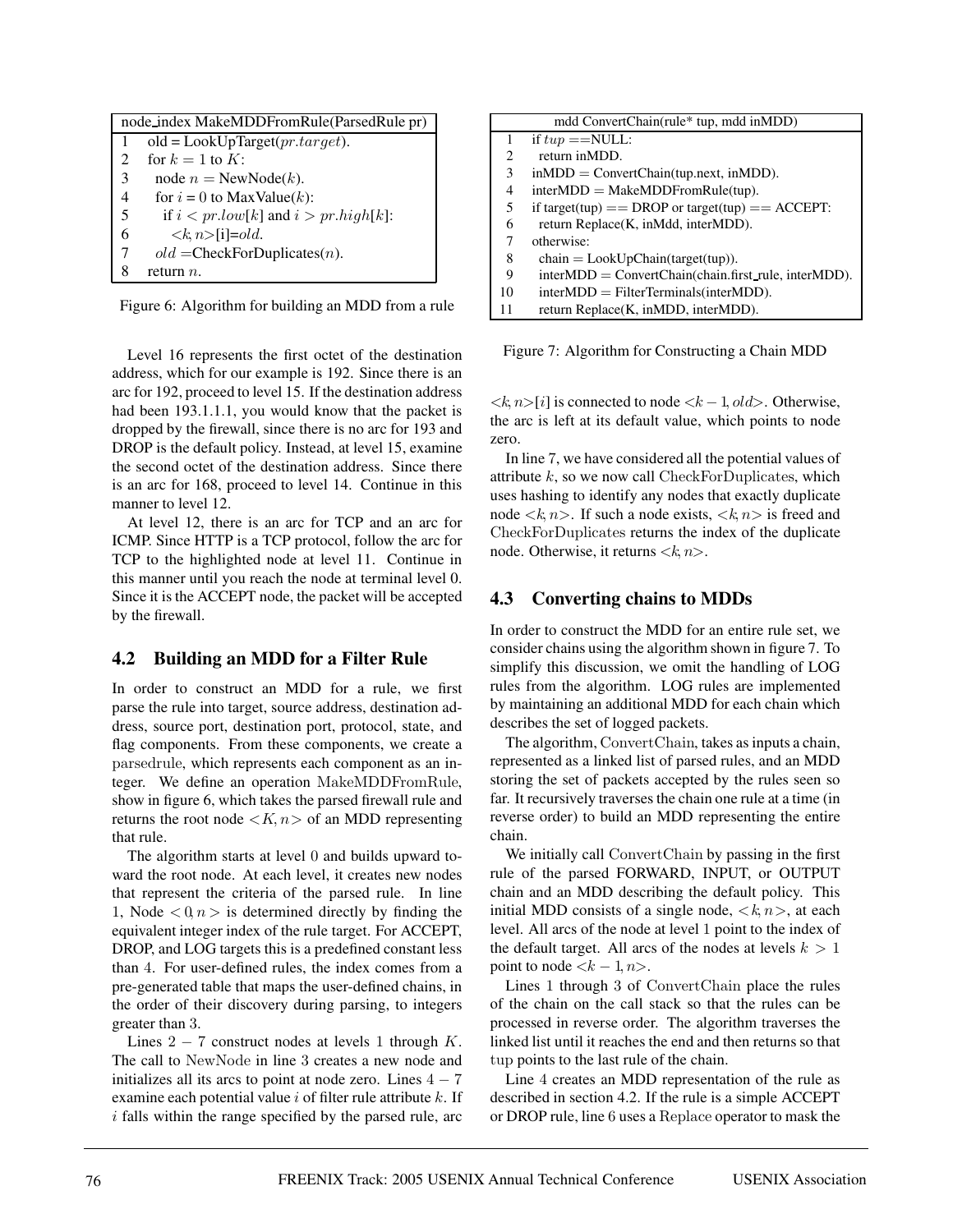|    | mdd Replace(level k, node index p, node index q)                                  |  |  |
|----|-----------------------------------------------------------------------------------|--|--|
| 1  | if $p == 0$ then return p.                                                        |  |  |
| 2  | if $q = 0$ then return p.                                                         |  |  |
| 3  | if p. level $== 0$ then return q.                                                 |  |  |
| 4  | if $r = \text{ReplaceCache}[k,p,q] := -1$ then return r.                          |  |  |
| 5. | $r =$ NewNode(k).                                                                 |  |  |
| 6  | for $i = 0$ to MaxValue(k):                                                       |  |  |
| 7  | u=Replace( $k - 1$ , <k, <math="">p &gt; [i], <k, <math="">q &gt; [i]).</k,></k,> |  |  |
| 8  | $\langle k, r \rangle[i]=u.$                                                      |  |  |
| 9  | $r =$ CheckForDuplicates( $\langle k, r \rangle$ ).                               |  |  |
| 10 | ReplaceCache $[k, p, q] = r$ .                                                    |  |  |
| 11 | return $r$ .                                                                      |  |  |

Figure 8: MDD Replace Operation

new rule over any existing rules in the chain. Pseudocode for Replace is shown in figure 8.

Replace descends the MDD recursively, starting from the root node. When it reaches a terminal node, it returns node  $\langle k, q \rangle$  if  $\langle k, p \rangle$  and  $\langle k, q \rangle$  are both non-zero. Otherwise, it returns  $\langle k, p \rangle$ .

Calling Replace on inMDD and interMDD produces a new MDD in which every rule of interMDD masks any matching rule in inMDD.

Lines  $8 - 11$  of ConvertChain handle the case where the target of the new rule is a user-defined chain. In line 9, an MDD representing the criteria portion of the rule is created using a recursive call to ConvertChain. Because iptables does not allow cyclic references in chain targets, the recursion is guaranteed to terminate.

When we return from the recursion, the ACCEPT and DROP rules of the user-defined chain will have been applied to our intermediate MDD, but some paths through the MDD may still lead to the chain-name target. These paths represent packets that are unaltered by the chain. We mask these out in line 10, and use the Replace operator to mask the new MDD over the result.

The MDD created by ConvertChain must only affect packets that match the criteria for the rule under consideration. The target chain, however, may have more general rules that affect packets that do not match those criteria. To avoid this problem, the replace operator only modifies packets that do not map to the "unspecified" terminal, terminal 0. Since the default policy matches every packet to some terminal, this will always be the case when applying ACCEPT and DROP rules to the top-level chain. When applying rules to a target chain, however, rules outside the criteria under consideration will map to 0 and be ignored by the replace operator.

# **4.4 Resolving Queries**

The MDD for a query condition is constructed by joining smaller MDDs together according to the structure of the query. The MDD for a primitive, such as FROM, is



Figure 9: MDD for the query on line 5 of figure 4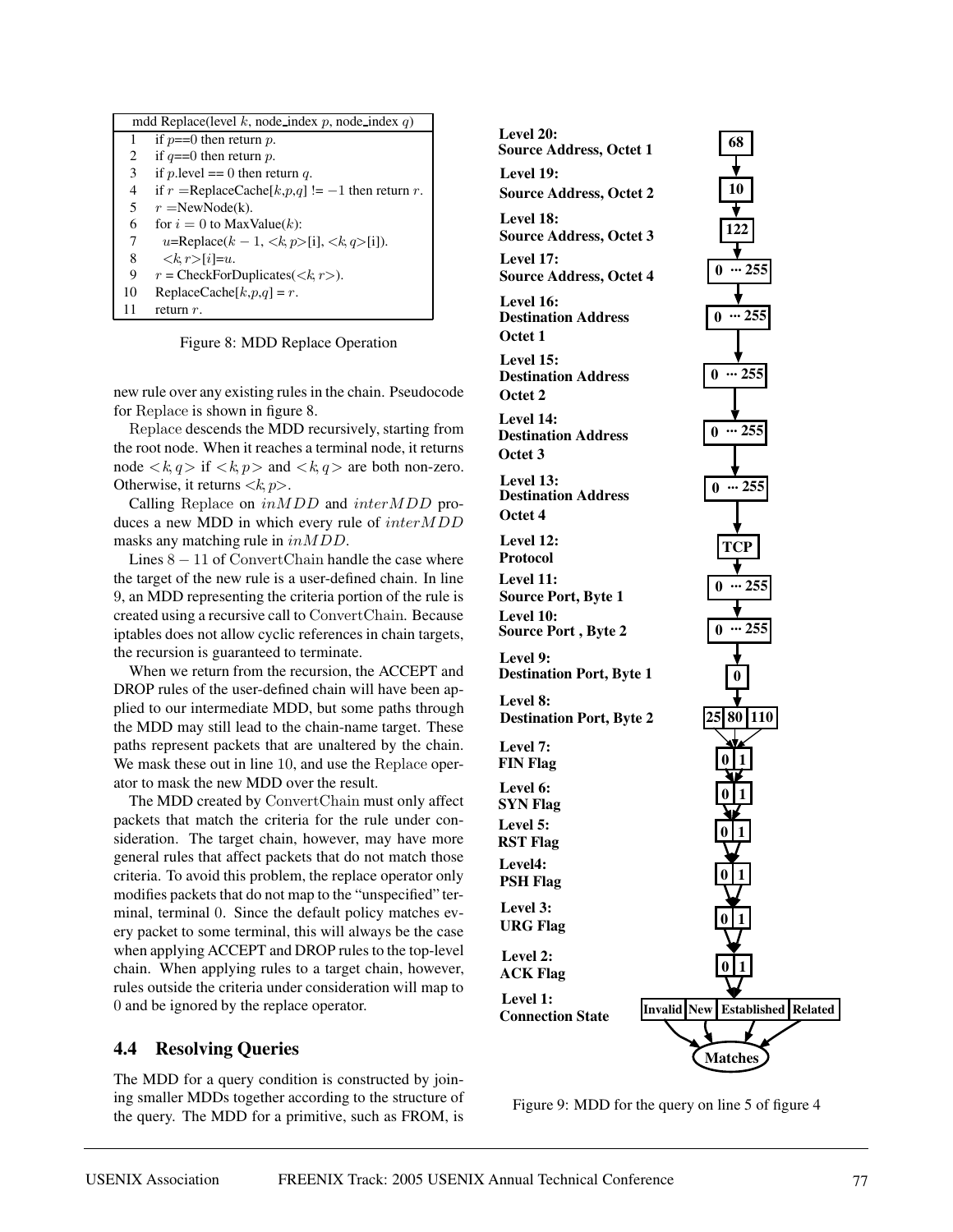

Figure 10: The result MDD for the running example

| node IntersectMDD(level k, node p, node q) |                                        |
|--------------------------------------------|----------------------------------------|
|                                            | if $k == 0$ :                          |
|                                            | if $p=ACCEPT$ and $q=1$ then return 1. |
|                                            | else return 0.                         |

Figure 11: Modifications to Intersection Operator

|    | node IntersectMDD(level k, node p, node q)                  |
|----|-------------------------------------------------------------|
| 1  | if $k == 0$ :                                               |
| 2  | if $p=-1$ and $q=-1$ then return 1.                         |
| 3  | else return 0.                                              |
| 4  | if $p == 0$ or $q == 0$ then return 0.                      |
| 5  | if $(k, p, q)$ is in the cache, return the cached result.   |
| 6  | $result = NewMDDNode()$ .                                   |
| 7  | for <i>value</i> from 0 to MaxValue(k):                     |
| 8  | $result[value] =$                                           |
|    | IntersectMDD(k-1, $p[value]$ , $q[value]$ ).                |
| 9  | result = CheckForDuplicates( $\langle k, result \rangle$ ). |
| 10 | store $(k, p, q)$ =result in the cache                      |
| 11 | return result.                                              |
|    |                                                             |

Figure 12: MDD Intersection Algorithm

built in the same manner as the MDD for a rule which matches every packet specified by the operator. Instead of ACCEPT, however, the terminal node is "matches".

The primitive MDDs are then joined using an MDD union and the MDD intersection operator in figure 12 to produce the final query condition. The union operator is derived directly from the intersection operator by modifying the base cases.

The function MaxValue returns the maximum value for the field associated with level k. For instance, the maximum value of level 20 is 255, since level 20 represents the first octet of the source IP address. A cache is used to improve performance. Without the cache we might need to compute the intersection of a pair of nodes several times. Using the cache, we are guaranteed to compute it only once.

In order to resolve a query, we use FDDL to compute the intersection of the query MDD and the rule set MDD. The intersection algorithm for combining a query MDD and a rule MDD differs only slightly from the intersection operator used to combine query MDDs. The modified intersection algorithm replaces lines  $1 - 3$  of figure 12 with those in figure 11 and produces an MDD which represents those packets that both satisfy the query and are accepted by the iptables rule set.

The intersection operation is linear in the product of the number of nodes in each MDD. Since the number of nodes can be exponentially smaller than the number of possible packets, queries can be performed very rapidly.

The result of intersecting the MDDs in our running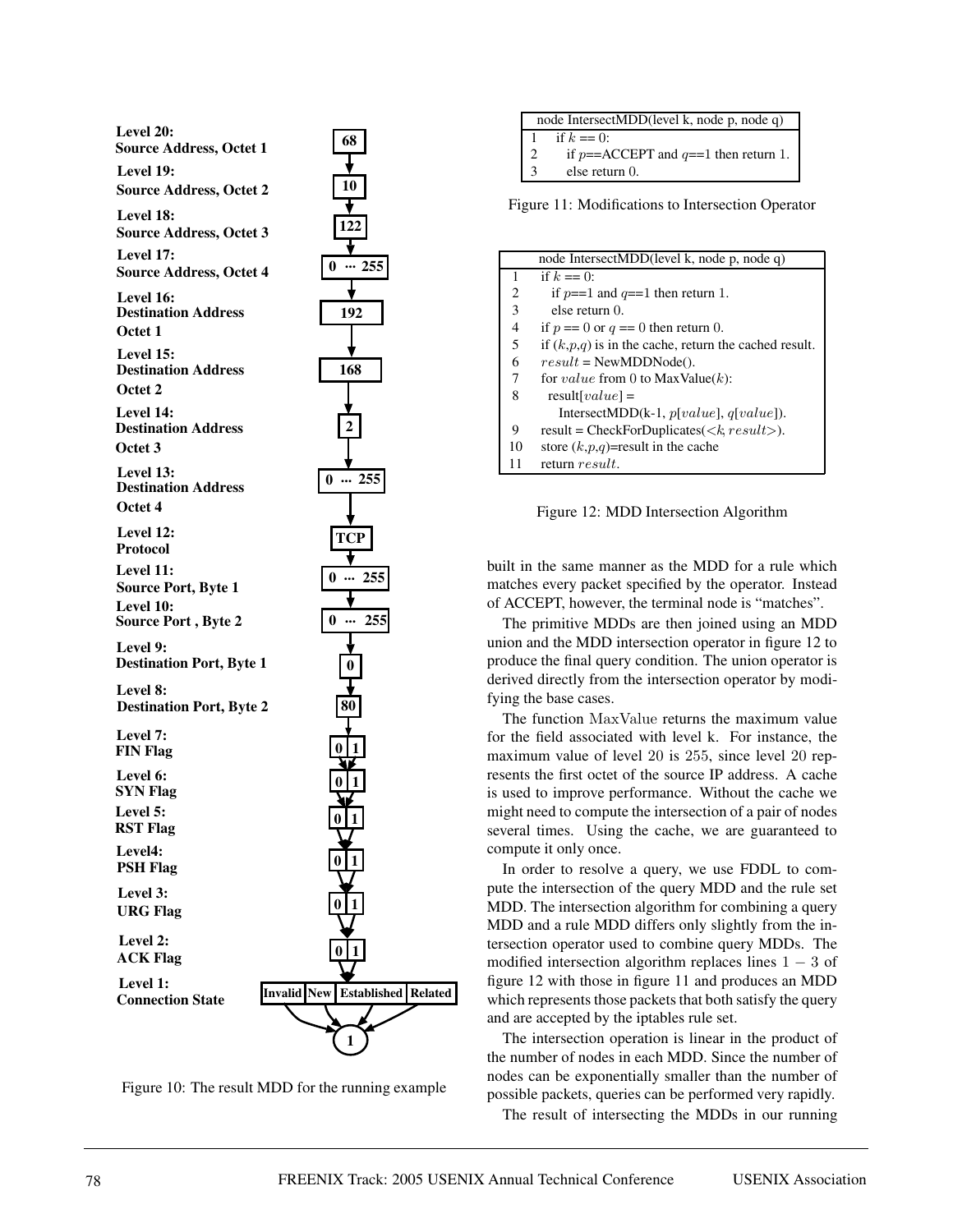```
GROUP internalnet 68.10.120.* 68.10.121.*
GROUP wlan 68.10.122.8
SERVICE mail TCP 25 TCP 110
SERVICE ftp TCP 21 TCP 20
QUERY DADDY FROM wlan AND
                 (FOR mail OR FOR TCP 80)
Addresses: 192.168.2.*
256 results.
```
Figure 13: ITVal output for sample query

|   | GROUP wlan 192.168.1.*;                       |
|---|-----------------------------------------------|
| 2 | SERVICE special ICMP * TCP 53 TCP 80 TCP 222; |
| 3 | <b>QUERY DPORT FROM wlan;</b>                 |
| 4 | <b>QUERY DADDY FOR ICMP *;</b>                |
| 5 | <b>QUERY SADDY FOR TCP 53;</b>                |
| 6 | <b>QUERY SADDY FOR TCP 80;</b>                |
|   | <b>QUERY SADDY FOR TCP 222;</b>               |
| 8 | QUERY SADDY NOT (FOR special OR FROM wlan);   |
|   |                                               |

Figure 14: Assertions for a hypothetical firewall

example is shown in figure 10. To see which packets are represented by the MDD, we start with the node at level 20. This node has a single arc representing the value 68, so all packets in the result have a source address that begins with 68.

Following the arc, we reach another node with a single arc. This node represents all packets with second source octet equal to 10. Continuing in this manner, we realize that the source address of all packets in the result must be in the group 68.10.122.\* and the destination address must be in the group 192.168.2.\*. The protocol must be TCP and the source port can have any value, but the destination port must be port 80, the HTTP port. When we continue down the graph, we realize that the result contains packets with any TCP flag condition and in any connection state. In other words, the result of our query is exactly: all HTTP packets from 68.10.122.\* to 192.168.2.\*.

In the context of ITVal, the output of the sample query applied to the sample rule set is shown in figure 13. Note that the human-readable output corresponds directly to the output MDD of figure 10.

# **5 Using ITVal**

To illustrate how a hypothetical system administrator might use ITVal to detect and correct configuration errors, we return to the rule set described in figure 1. The query file shown in figure 14 can be used to verify all the

```
GROUP wlan 192.168.1.*;
SERVICE special ICMP * TCP 53 TCP 80
                TCP 222;
QUERY DPORT FROM wlan;
Ports:
0 results.
QUERY DADDY FOR ICMP *;
Addresses:
0 results.
QUERY SADDY FOR TCP 53;
Addresses:
0 results.
QUERY SADDY FOR TCP 80;
Addresses: [0-191].*.*.*
           192.[0-167].*.*
           192.168.0.*
           192.168.[2-255].*
           192.[169-255].*.*
           [193-255].*.*.*
4278190080 results.
QUERY SADDY FOR TCP 222;
Addresses:
0 results.
QUERY SADDY NOT (FOR special OR
           FROM wlan);
Addresses: 113.192.10.*
256 results.
```
Figure 15: Output of ITVal on the initial rule set from Fig. 1

important assertions about this network. For instance, the first query lists all services which can be accessed by the wireless network. The result of this query should be the empty set, since we want to restrict all access from that network. Similarly, the last query lists all hosts not on the wireless network that can access a service other than those explicitly permitted or denied. Only hosts from the trusted 113.192.10.0/24 network should appear in the answer to this query.

Running ITVal on the initial configuration gives the output shown in figure 15. In order to save space, we have grouped the output of the fourth query into ranges. The actual output would explicitly list each distinguishable subnet. It is easy to verify that all the requirements are satisfied. Suppose the administrator makes the incorrect change shown in figure 2. Running ITVal on this new rule set produces figure 16.

Because the first query no longer produces an empty result, it is evident that this rule set is incorrect. Realizing her mistake, the system administrator can then move the rule to its correct location in the rule set. Now the output of the first query will once again be the empty set.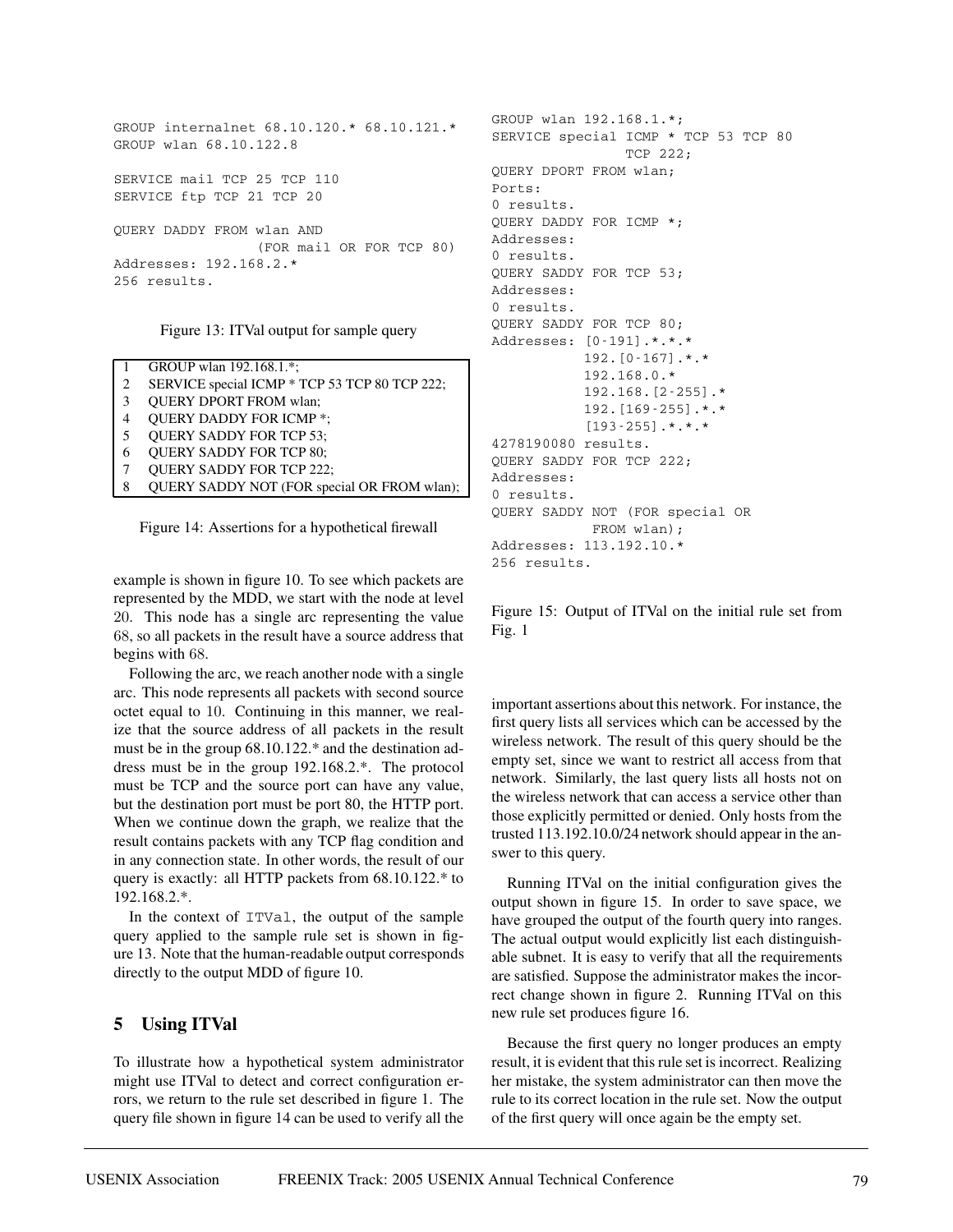```
GROUP wlan 192.168.1.*;
SERVICE special ICMP * TCP 53 TCP 80
                TCP 222;
QUERY DPORT FROM wlan;
Ports: 631
1 result.
QUERY DADDY FOR ICMP *;
Addresses:
0 results.
QUERY SADDY FOR TCP 53;
Addresses:
0 results.
QUERY SADDY FOR TCP 80;
Addresses: [0-191].*.*.*
           192.[0-167].*.*
           192.168.0.*
           192.168.[2-255].*
           192.[169-255].*.*
           [193-255].*.*.*
4278190080 results.
QUERY SADDY FOR TCP 222;
Addresses:
0 results.
QUERY SADDY NOT (FOR special OR
          FROM wlan);
Addresses: *.*.*.*
4294967296 results.
```
Figure 16: Output of ITVal after an incorrect modification on the rule set from Fig. 2

# **6 Conclusion**

Using ITVal, a system administrator can quickly and easily verify that their firewall system important security requirements. One advantage of the query language is that generic queries generated for one firewall system can be employed on another firewall system with few modifications. This means that even without a complete understanding of the query language syntax, a system administrator can use ITVal to check fundamental security properties. Furthermore, queries are easier to generate correctly than the firewall rule sets, because they are more general, not order dependent, and don't depend on a complex interaction between independent chains.

There are a few areas in which ITVal needs further development, however. First, several types of packet mangling, such as masquerading and NAT, should be supported. Second, to enhance the applicability of the tool to real systems, it needs a mechanism for composition of firewalls in an arbitrary topology. Third, the tool needs a better output mechanism that can display results more concisely and allow the user to specify query subjects containing multiple fields.

Currently, queries that generate a large number of re-

sults can be difficult to interpret. A better interface could hide or group irrelevant data so that critical information stands out more clearly. In the long term, a graphical or interactive interface for displaying output would be a logical step.

The tool, as currently described, is available at http://www.cs.wm.edu/˜rmmarm/ITVal/.

# **References**

- [1] Mayer. Avishai Wool Alain and Elisha Ziskind. Fang: A firewall analysis engine. In *Proceedings of the IEEE Symposium on Security and Privacy*, MAY 2000.
- [2] Steven Alexander. The importance of securing workstations. *;login:*, 30(1):23–26, February 2005.
- [3] Harry Anderson. *Introduction to Nessus*, October 2003.
- [4] Oskar Andreasson. *Iptables tutorial 1.1.19*, 2001.
- [5] Andrea Barisani. Testing firewalls and ids with ftester. In *TISC Insight*, volume 5, 2001.
- [6] Randal E. Bryant. Graph-based algorithms for Boolean function manipulation. *IEEE Transactions on Computers*, C-35(8):677–691, August 1986.
- [7] Mikkel Christiansen and Emmanuel Fleury. Improving firewalls using bric(k)s. *BRICS Newsletter*, 11:56–59, December 2001.
- [8] Gianfranco Ciardo, Gerald Lüttgen, and Radu Siminiceanu. Efficient symbolic state-space construction for asynchronous systems. *Lecture Notes in Computer Science*, 1825:103–??, 2000.
- [9] Dan Farmer and Wietse Venema. *SATAN: Security Administrator's Tool for Analyzing Networks*, 1995.
- [10] Mohamed G. Gouda and Alex X. Liu. Firewall design: Consistency, completeness, and compactness. In *Proceedings of the International Conference on Distributed Computing Systems*. IEEE Computer Society, March 2004.
- [11] Scott Hazelhurst. A proposal for dynamic access lists for tcp/ip packet filtering. Technical Report TR-Wits-CS-2001-2, University of Witwatersrand, April 2001.
- [12] Robert Marmorstein. Designing and implementing a user library for manipulation of multiway decision diagrams. MS Project Report, Department of Computer Science,